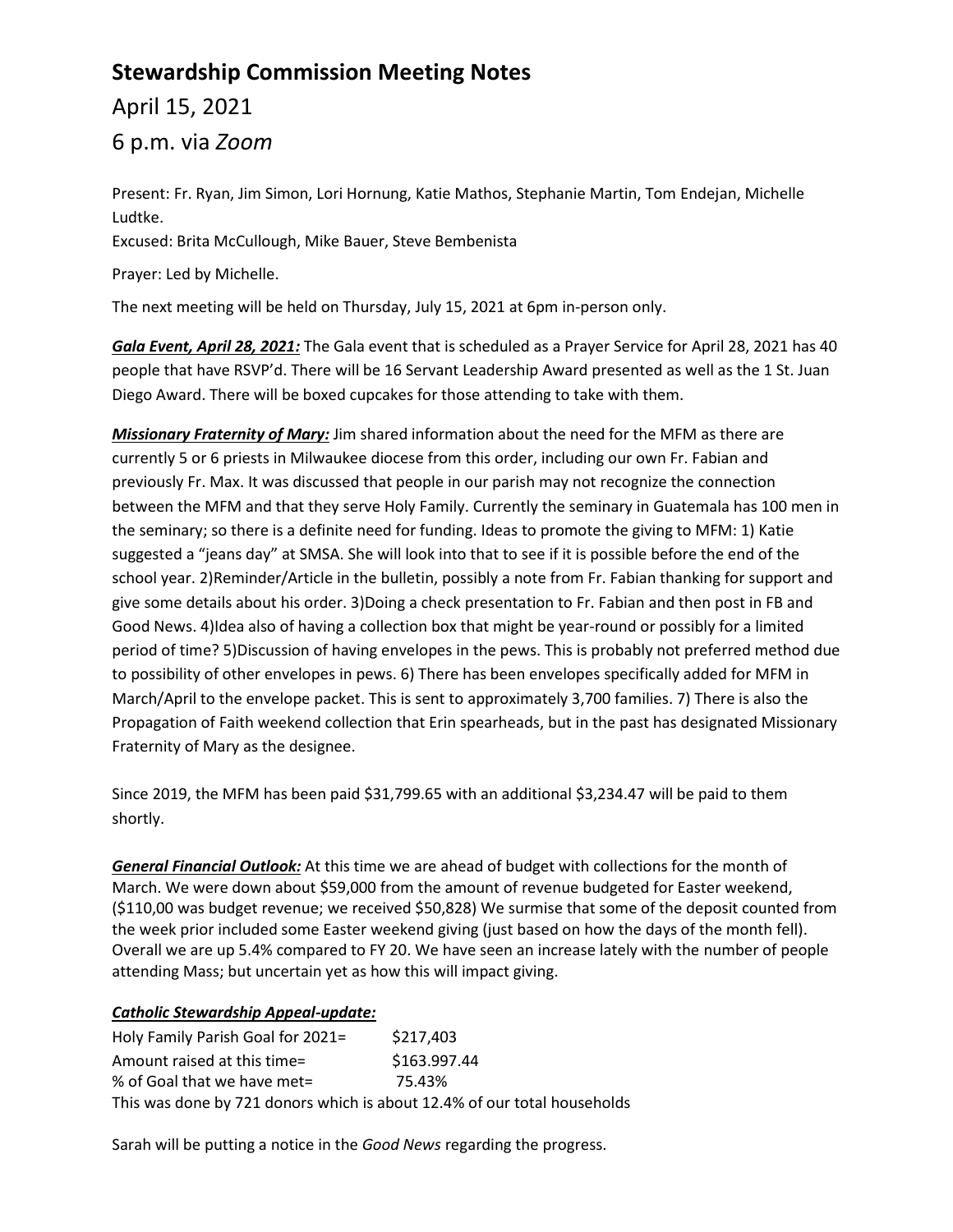# *Sale of Presentation School and Marquette Street Property:*

Marquette Street property has been sold and closed on March 31.

PBVM School building was originally set to close at the end of May, we are currently still trying to move that date up to April 23. Rummage sale took place for two days on a weekend. Al is currently still moving out the larger items that we can utilize at Holy Family. Optimists will be moving out their items this weekend.

#### *New Rectory Update- Fr. Ryan:*

Things are moving forward, met with Archdiocese to get the approval to request bids which we expect to get shortly. Lisa has done a lot of work with the design, drawings and layout. Tom Groeschl has been very involved in the process and has lots of knowledge of building process, bidding and such. We are grateful to have him. Next step is to solicit bids from 6 different contractors. The building costs have increased 20-30% in the last few months. We are still hopeful to break ground on November 2, 2021

## *Stewardship Activities*

*Printed envelopes in the pews:* Discussion regarding positives: evidence that this does increase giving amount when amount is "asked" for on the envelope. Negatives: can look messy, kids writing on, ripping. Discussed the option of putting a single giving amount of the envelope (\$10) or putting different options on the envelope as suggestions. Also discussed adding a Venmo QSR code for people to do electronically. Decided to do a trial period at HF, asking ushers to help tidy up the area after Masses.

A side note from this discussion was brought up the Amazon Smile account or if there were other ways to promote giving that doesn't cost the parishioner anything extra. Fr. Ryan had an idea of possibly having a business card size for Venmo information on one side and possibly the Amazon Smile on the other.

|      | Winter     | Spring      | Summer      | Fall        |
|------|------------|-------------|-------------|-------------|
| 2021 | \$12,343   |             |             |             |
| 2020 | \$4,740.30 | \$12,702.77 | \$14,058.79 | \$13,057.74 |
| 2019 | \$4,770.38 | \$4,511.15  | \$5,463.43  | \$4,467.11  |

*Cash drawing update:* The proceeds from the cash drawing during the Covid time increased between \$7000-\$8000 compared to the months just prior to covid. This is data from Ellen:

There was nothing that was changed in the program. Discussion was brought up about the amount of tickets that need to be labeled. Does it make sense to have less tickets for larger dollar amounts. Fr. Ryan suggested googling to see what the optimum may be.

*Living Nativity:* Still planning for the beginning of December 2021- planning for two shows. Eva is working on getting the animals lined up now. The place that we did get the camels from in the past have gone out of business. She was able to locate another farm.